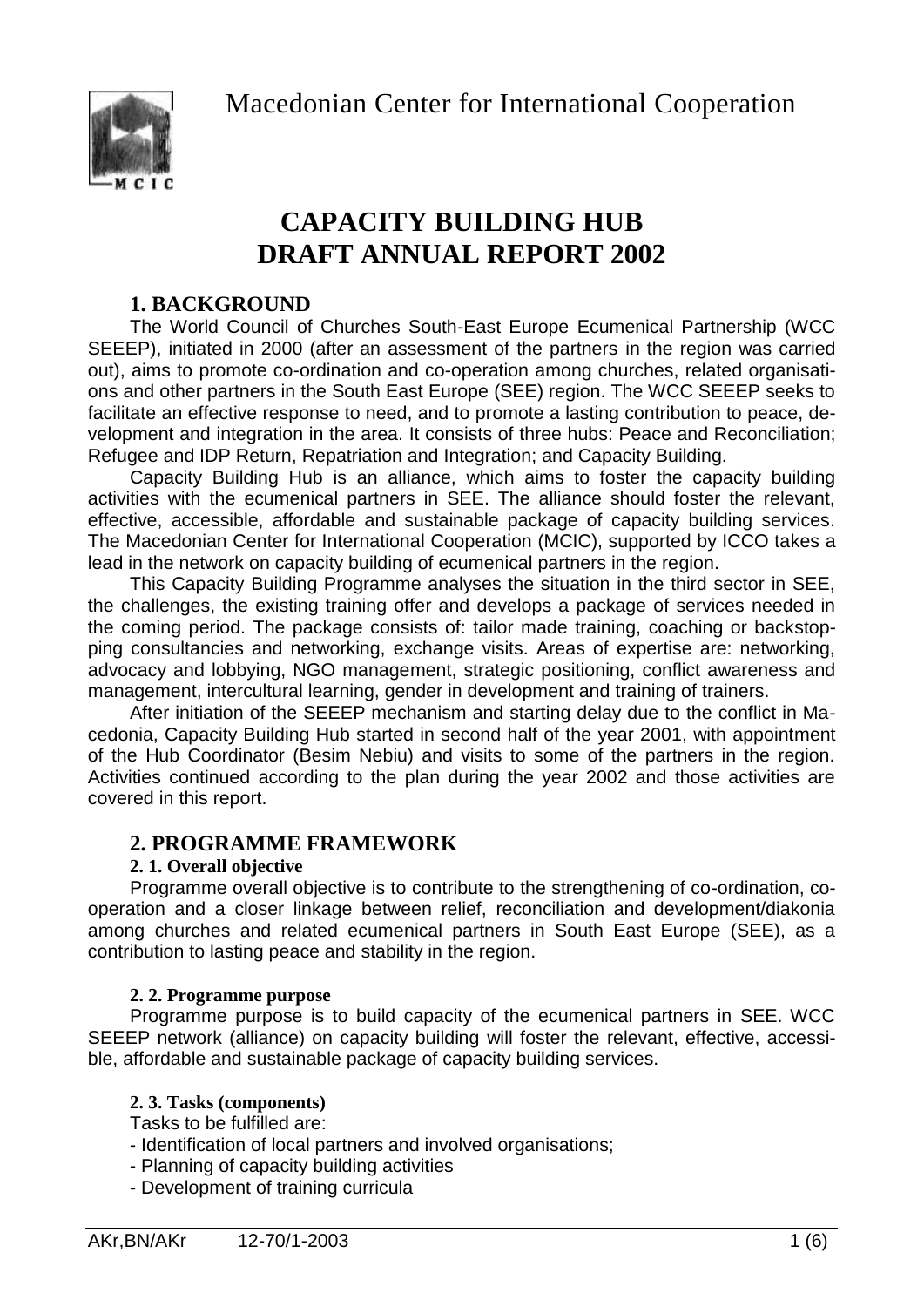- Implementation of the training and other capacity building activities

## **2. 4. Target group**

The Programme is aimed at a two-fold target group:

• NGO Support centres/Ecumenical partners:

- Romania: Foundation of the Development of Civil Society (FDSC), Assistance Centre for Non-Governmental Organisations (CENTRAS), NGO Forum, Opportunities associates;

- Bulgaria: Union of Bulgarian Foundations and Associations (UBFA), Civil Society Development Foundation (CSDF), Open Education Centre, Plovdiv Consultants, The Pokrov Foundation; Women Alliance for Development (WAD);

- Albania: Albanian NGO Forum (ANGOF), Albanian Civil Society Foundation (ACSF), Albanian National Training and Technical Assistance Resource Center (ANT-TARC), DeMetRA, Women's Centre;

Macedonia: Macedonian Center for International Cooperation (MCIC), Organisation for Emancipation, Solidarity and Equality of Women (ESE);

- Bosnia and Herzegovina: TALDI;

Yugoslavia (including Kosovo): Center for development of non-for profit sector, Center for Civil Initiatives - Tim Tri (T3), We are With You (WAWY);

- Croatia: CERANEO, NIT, EOS.
- Church related organisations:
- Albania: Diakonia Agapes;
- Romania: AIDROM;
- Croatia: Christian Information Service, Ecumenical Women's Solidarity Fund;
- Yugoslavia: Philanthropy, Ecumenical Humanitarian Organisation (EHO);

Macedonia: Charity - Humanitarian Organisation of Macedonian Orthodox Church, Evangelist - Methodist Church.

All church related organisations stated above (except from Croatia) and selected NGO support centers/Ecumenical partners (marked with underline), participated in the Hub activities during 2002.

# **3. ACTIVITIES**

#### **3. 1. Planned activities**

Activities that were planned in the programme, were: country visits, partners meetings, capacity building activities (training for NGO support structures and for church related organisations; exchange visits and backstopping/coaching); information sharing (web database).

Planned period for realisation was one year, i.e., in the period January - December 2002. However, during the first partnership meeting (April 2002), scheduling of activities was changed up to April 2003.

#### **3. 2. Realised activities**

MCIC was implementing seven projects during 2002. One of them was started in 2001. List of project is given in the Annex 1.

#### Country visits, partners meetings

MCIC continued these activities, started in 2001, as part of its project Visits to the regional partners (01-12 MGK 101). After visits to partners in Albania, Bulgaria and Yugoslavia during 2001, Hub Coordinator has completed the introductory circle, with visits to Romania and Croatia in the first quarter of 2002. Country reports were produced after each visit.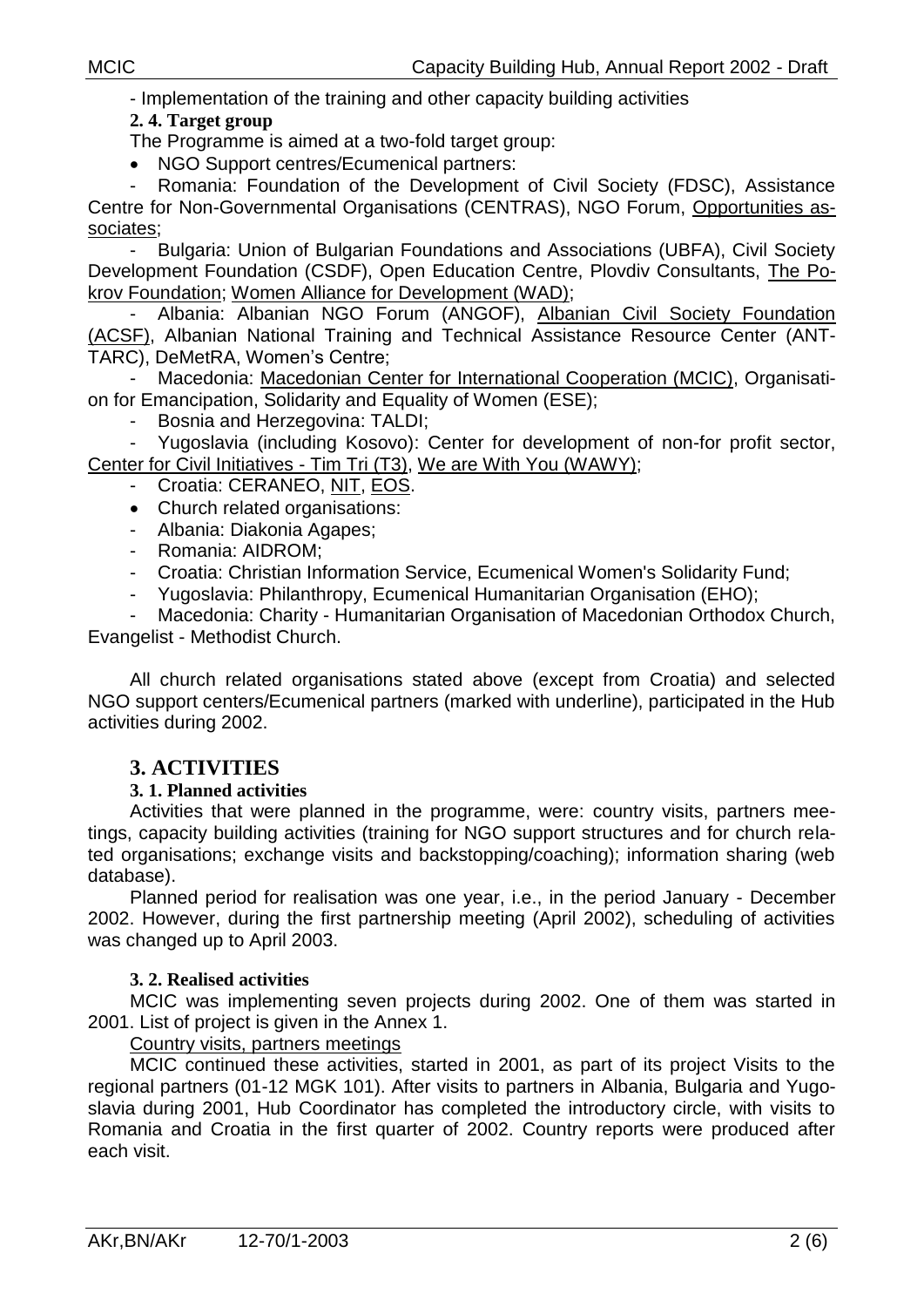This process was finalised with First Partners Meeting, held in Ohrid (Macedonia), on 18-21 April 2002, with representatives of church related organisations and selected NGO support centers/ecumenical partners, as stated above (see part 2.4. Target group).

The two days meeting aimed at introduction of participating agencies, group building and action planning, finished with the development of a draft plan of activities for the first year of the Hub.

During the next month, partners were given time to comment/review the original plan of activities. No comments were presented during this period. However, a number of the actions planned, were either initiated late, or the organization(s) that proposed them at the meeting lacked a follow up.

## Exchange visits and backstopping / coaching

These activities are part of MCIC project Partners study visits, no. 02-12 MGK 101. According to the plan made on the First Partners Meeting, six study visits were agreed:

- EHO, Philantropy and Pokrov Foundation (in one of the organisations);

- NIT and WAD (two bilateral visits to Croatia and Bulgaria);
- Pokrov Foundation and Diakonia Agapes (in Bulgaria);
- EOS and Tim Tri (in Yugoslavia);
- ACSF and MCIC (in Macedonia);
- AidROM and Opportunity Associates (in Romania).

However, out of those six planned, only two were realised in 2002. First was AidROM with Opportunity Associates, as part of the Training of Trainers held in Bucharest; and the other one was ACSF visit to MCIC, during NGO Fair in Macedonia.

Also, only one of the rest (NIT<->WAD) is scheduled for early 2003.

As part of this project, also four consultancies were planned:

- Diakonia Agapes - development of training curriculum;

- EOS strategic planning;
- EHO advocacy and lobbying (to be delivered by Tim Tri);

- NIT - new training methodologies.

The last of these activities was realised, with visit of one NIT trainer to MCIC training on institutional development and organisational strengthening.

#### **Trainings**

Four trainings were implemented in 2002.

a) Training of Trainers – Bucharest Romania 26-30 August 2002

The first one, was a five days ToT organized by jointly by AIDROM and Opportunity Associates Romania. Eleven participants representing different partner agencies attended. The training team was composed by the two organizing agencies. As the report and individual impressions of participants express generally satisfaction and agree on the effectiveness and usefulness from this training, it is developing one prospective track for future development of activities in the hub (using regional expertise), in what seems to be a general need of all the hub agencies (expanding their pools of trainers).

b) Training of Trainers – Skopje, Macedonia 14-20 October 2002

This was the second ToT event within the Hub, attended by 7 of the Hub agencies. MCIC organized the event, and the trainer was from Management for Development Foundations (MDF). All the participants were practicing trainers seeking for enhancement of their training skills. As noted above, most of the agencies lack trainers (both in number and quality) to address the growing demand for capacity building activities. This event, characterizes the second channel of training activities used so far (using Western European trainers to deepen knowledge and advance skills).

c) Training for pensioners form Macedonia and Albania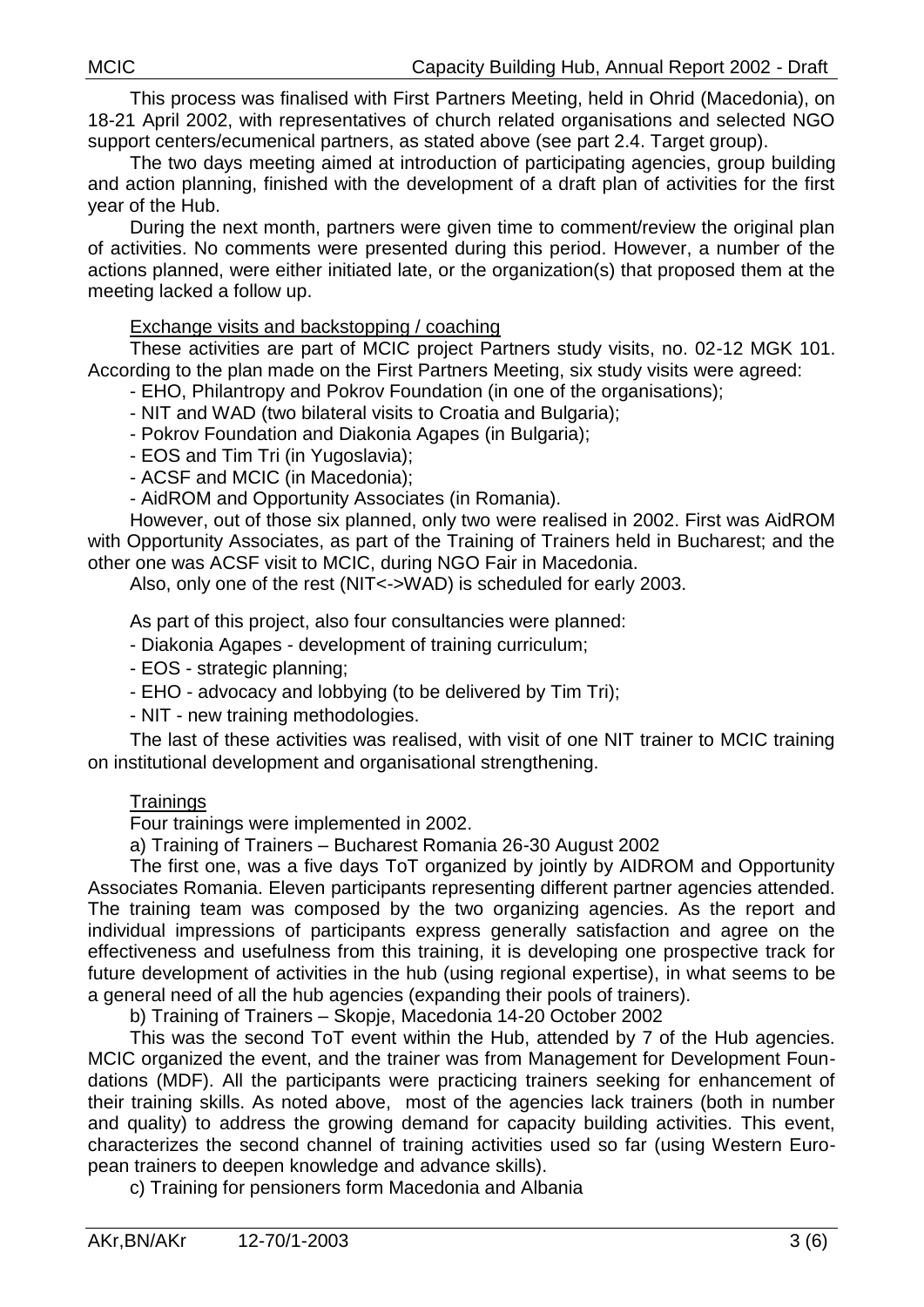In the framework of the hub regional cooperation activities, three-day gathering of representatives of Union's of pensioners from Macedonia and Albania, with tailor-made (based on ID/OS curriculum) course, was held in Ohrid (17-20.10.2002).

d) Training on Project Cycle Management – Skopje 24-29 November 2002

The fourth training in the Hub was again organized by MCIC. The training team consisted of one trainer from MDF and a co-trainer from MCIC. Eleven participants had an opportunity to learn PCM based on Objective Oriented Project Panning (OOPP). Most of these organizations have project management as a basic feature in their training and consultancy portfolio. This course has helped them, either to enhance their skills, or to re-configure their approach on the subject matter. The training as such, combines benefits from the first two activities (advanced skills, combined team of trainers).

Last planned training activity, on ID/OS for church related organisation is to follow in March 2003, in Bulgaria, organised by Pokrov Foundation.

## Information sharing

MCIC has developed a concept for the web-page and is expected to be final by the end of January . The contents of the web page consists of three directories which are to be fed by each of the partners. Those are databases of:

- organisations (features of the organizations);

- resource persons (trainers and consultants);

- services (training curriculum's and consultancies).

Web page is under construction and expected to be on-line in February 2003.

# **4. ORGANISATION**

## **4. 1. Governance and Management**

All undertaken activities (formulated as projects) were approved by MCIC Governing Board. Overall responsibility for the programme management was with the Executive Director. Responsible for programme coordination was the Hub coordinator, hired by MCIC on a part-time basis. For operational (daily) coordination and administration, MCIC appointed two staff members (both with part-time engagement).

MCIC have well defined procedures, including financial procedures.

The Executive Director is responsible for overall management and the Accountant for financial management. Expenditures above a certain amount (as stated in Rules of Procedure) must be approved by the Governing Board (programme as well as operational). MC-IC also has a Supervisory Board that has the right to control the management of finances.

Invoices are checked on 3 levels (Responsible officer, Accountant, Exec. Director).

Annual financial statements were audited by PriceWaterhouseCoopers.

#### **4. 2. Procedures**

MCIC developed a regular procedure to initiate, fund, monitor and report on Hub activities. This was necessary to create a simple and effective procedure to manage relationships between MCIC and the other agencies in the Hub, as well as to create basis for Monitoring and Evaluation.

The procedure consists of three elements:

a) Funding Proposal - a short standard form to present the Hub activity (including goals, target group, schedule, description of activities, participants and budget;

b) Contract - after reviewing the proposal, MCIC and the leading agency for the particular activity sign a standard contract (in English), which represents legal base and a financial document for the fund disbursement

c) Reports - the leading agency for particular activity, according to the clauses of the contract is required to submit a final report including an evaluation.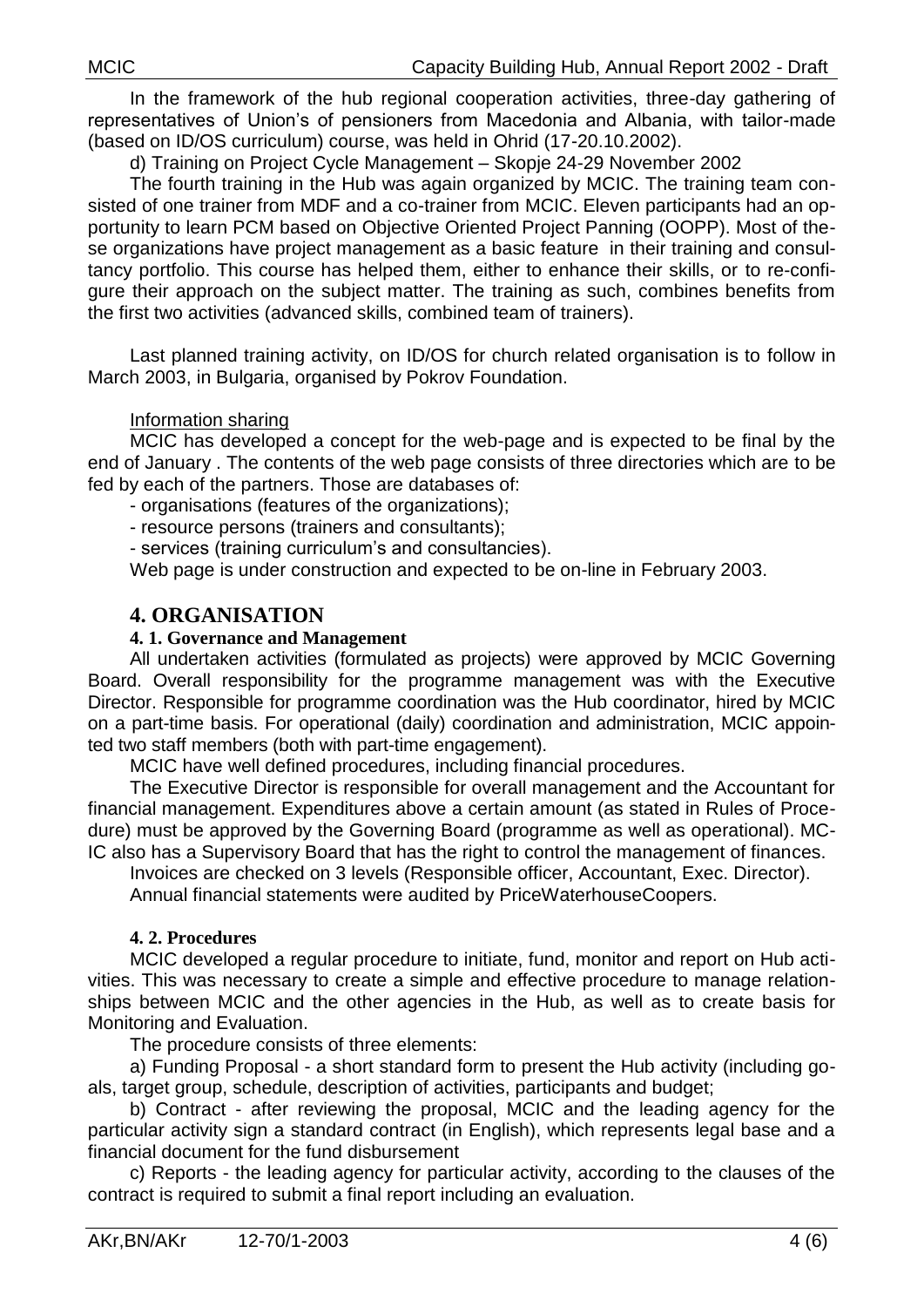The procedure is now applied and followed for each of the activity implemented.

# **5. CONCLUSIONS AND RECOMMENDATIONS**

**5. 1. Conclusions**

Capacity Building Hub / Programme, started with significant delay in 2001, due to the armed conflict in Macedonia. That delay, affected also 2002 activities (e.g. pilot-programme period, planned for whole 2002 year, was prolonged up to end of March 2003).

First partner's meeting (April 2002), having in mind participation (all invited agencies were represented, almost all with most senior managers) and enthusiasm during the meeting, showed rather big interest for regional cooperation and brought concrete outcomes to implement (and therefore strengthen) that cooperation.

Many of the activities (especially the training component) were implemented in 2002, but quite a number of the actions (like exchange visits), were either initiated late, or the organization(s) that proposed them at the meeting lacked a follow up. The reasons for this, could be looked on by a more complete evaluation, but some of the challenges that appeared at this stage, are:

a) Timing and Coordination. The original timing may have been optimistic. Being funded, project or program-wise most of the partners had already crowded schedules, therefore the Hub activities suffered time wise, especially as they needed coordination among many agencies;

b) Communication and Planning. Some of the partner's had difficulty following up with their mutual communication, which is necessary to complete the planning and starting with the organization. The original plan had pretty basic indications of the types of activities to be carried out, and required extensive further planning. This also became more emphasized as the partner's obviously have differentiating work approaches and expectation from the same activity.

c) Team Building. The Partner's Meeting itself may have been to short to create more stabile cooperation and partnerships among the partners. In that respect some of the final concepts for the Hub activities, after the consultations carried by their organizers differ from the original idea.

#### **5. 2. Recommendations**

Capacity Building Hub - pilot programme period is ending in March 2003. Planned activities for this period should be completed in maximum possible extent.

By the end of this phase, external evaluation should be carried out and should look more in depth to:

a) the training and other capacity building needs of the partners and how they have been met by the events so far (relevance and effectiveness);

b) future directions of cooperation.

Evaluation should be combined with second partner's meeting.

Based on the evaluation results, MCIC will propose continuation of activities, which may be developed in three lines:

a) strengthening the regional network of capacity building organisations;

b) capacity building for church related organisations;

c) development of regional advocacy network.